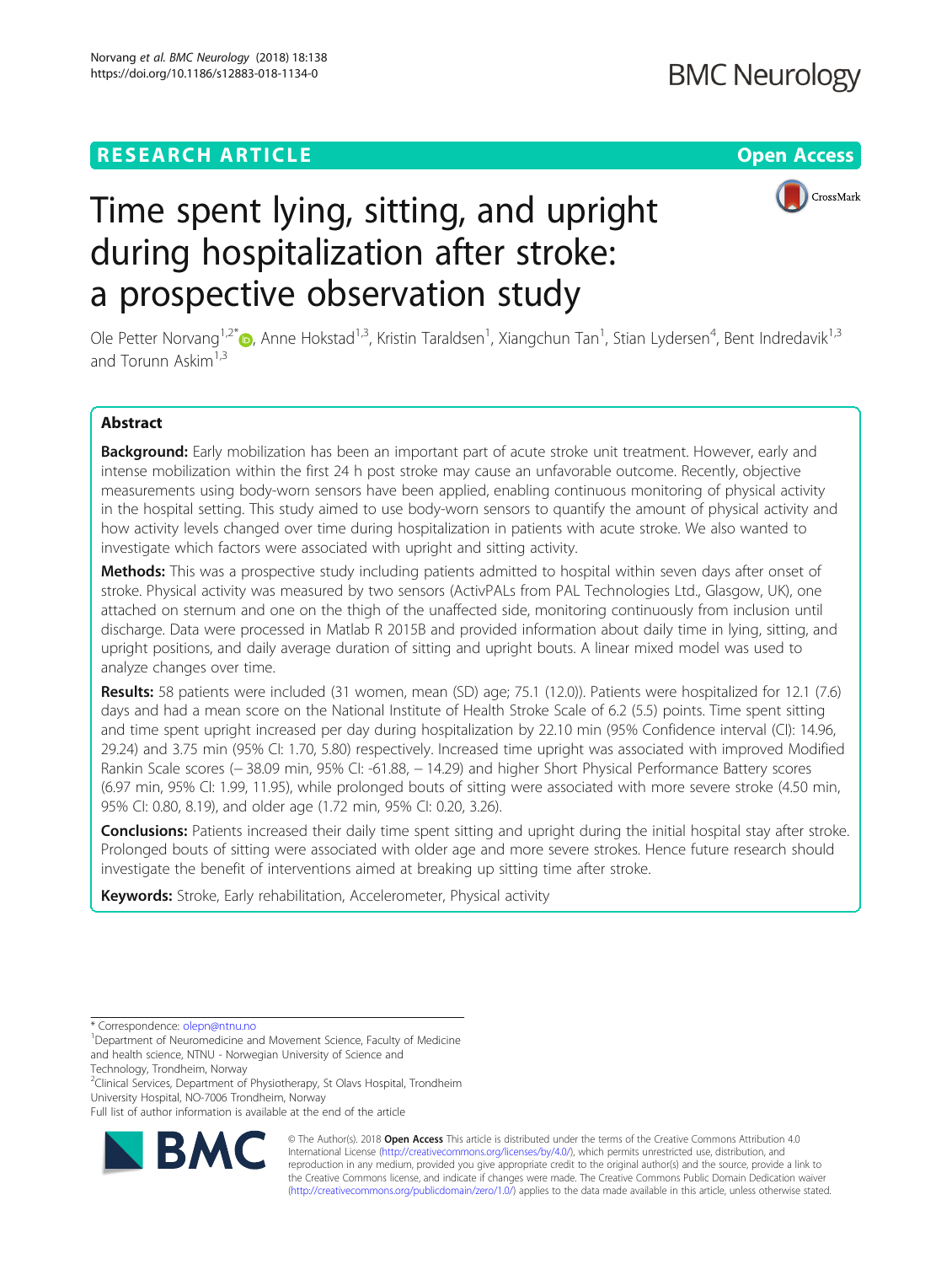## Background

One of the core elements of care for dedicated comprehensive stroke units is acute medical treatment combined with early rehabilitation  $[1-3]$  $[1-3]$  $[1-3]$  $[1-3]$  $[1-3]$ . Early rehabilitation with mobilization out of bed during hospitalization has shown to be associated with better functional outcomes for patients after stroke  $[4-8]$  $[4-8]$  $[4-8]$  $[4-8]$ . This may reduce the loss of muscle mass, increase muscle strength [\[6,](#page-6-0) [9\]](#page-7-0), avoid complications [[3,](#page-6-0) [4,](#page-6-0) [10\]](#page-7-0), exploit the plasticity of the brain [[11](#page-7-0)], improve neurological functioning [\[12](#page-7-0)], and improve gait function [[13](#page-7-0)]. Although time spent out of bed early after stroke varies significantly between hospitals [\[14](#page-7-0)–[16](#page-7-0)], the amount of physical activity is generally low during hospital stays [[17](#page-7-0), [18\]](#page-7-0).

Optimal timing and intensity of early mobilization is, however, not clear, as previous studies have shown an association between mobilization within the first 24 h and a negative trend towards increased dependency [\[12](#page-7-0), [19\]](#page-7-0) and increased mortality [\[20\]](#page-7-0). On the other hand, short and frequent mobilizations have been associated with improved outcome [\[21](#page-7-0)].

Most studies of physical activity during hospitalization have been single-day observational studies during daytime hours. Recently, objective measurements using body-worn single sensor activity monitors have been applied, enabling continuous monitoring of physical activity over time [[22,](#page-7-0) [23\]](#page-7-0). So far, only a few studies have used activity monitors to distinguish between different activities in the acute phase for stroke patients [[24\]](#page-7-0). In one of these studies, Strømmen et al. (2014) found significantly increased activity in the lower extremities for hospitalized stroke patients from the first day until discharge [\[25](#page-7-0)]. The increased activity was significantly associated with lower severity of stroke, whereas decreased activity was found with increasing age [[25](#page-7-0)]. However, the study did not discriminate between times spent in different positions, which is crucial when measuring physical activity in the acute phase after stroke. Applying two single sensors from the ActivPAL sensor system, one on the chest and one on the thigh, makes it possible to quantify the amount of time spent in different positions. This method has previously been proved valid for stroke patients [\[26](#page-7-0)].

The main aim of this study was to describe the amount of time spent in lying, sitting and upright (standing or walking) positions early after stroke and how these activity levels changed during the hospital stay, both regarding total time per day and duration for each mobilization. Another aim was to examine which factors were associated with total time and bouts of sitting and upright activity. Our primary hypothesis was that patients would gradually increase time spent in an upright position, and thereby increase the duration of each upright bout.

## Method

## Design

This study used a prospective observation design, measuring physical activity continuously with two activity monitors for three to seven consecutive days during hospitalization.

## Study setting

All patients were treated in an evidence-based comprehensive stroke unit that emphasizes a multidisciplinary approach and early rehabilitation. The treatment focused on independence in daily life. All patients, regardless of participation, received routine medical treatment, including rehabilitation, in accordance with Norwegian guidelines for treatment and rehabilitation after stroke [[27](#page-7-0)].

#### Study population

Patients were recruited during three time periods, October– December 2013, May–December 2014, and March–August 2016. Patients admitted to Trondheim University Hospital, Norway, with diagnosed first ever or recurrent acute ischemic or hemorrhagic stroke were eligible for inclusion if the onset of stroke had been within seven days, they spoke fluent Norwegian, and if they gave written consent. In line with the Norwegian regulations for informed consent, patients who were unable to consent were included if their next of kin not opposed participation. Patients with terminal illness, other health conditions severely affecting their ability to walk, or expected discharge within three days after inclusion were excluded.

## **Measurements**

The ActivPAL Professional sensor system (from PAL Technologies Ltd) consists of a three-axis accelerometer that collects continuous data with a sampling frequency of 10 Hz, and with a battery capacity of up to 14 days. The primary outcome for this study was whether time spent lying, sitting or upright changed during the hospital stay. It has previously been shown that this activity monitor provides valid data for time spent lying, sitting, standing and walking [\[28](#page-7-0), [29\]](#page-7-0) and that placement on the thigh and sternum provides good validity for postures and transitions compared to video observations [\[26\]](#page-7-0). The 24-h period was measured from the time the activity monitors were attached. Duration of sitting bouts was estimated according to the following ratio: time spent in sitting/ number of transitions from lying to sitting, while duration of upright bouts was estimated correspondingly. A time threshold for transitions was set at 1.5 s to eliminate unreliable event records.

The Short Physical Performance Battery (SPPB) (ranging from 0 to 12, where 12 is the best score) was used to assess physical function. The test consists of three different mobility tasks, and has been found to be both valid and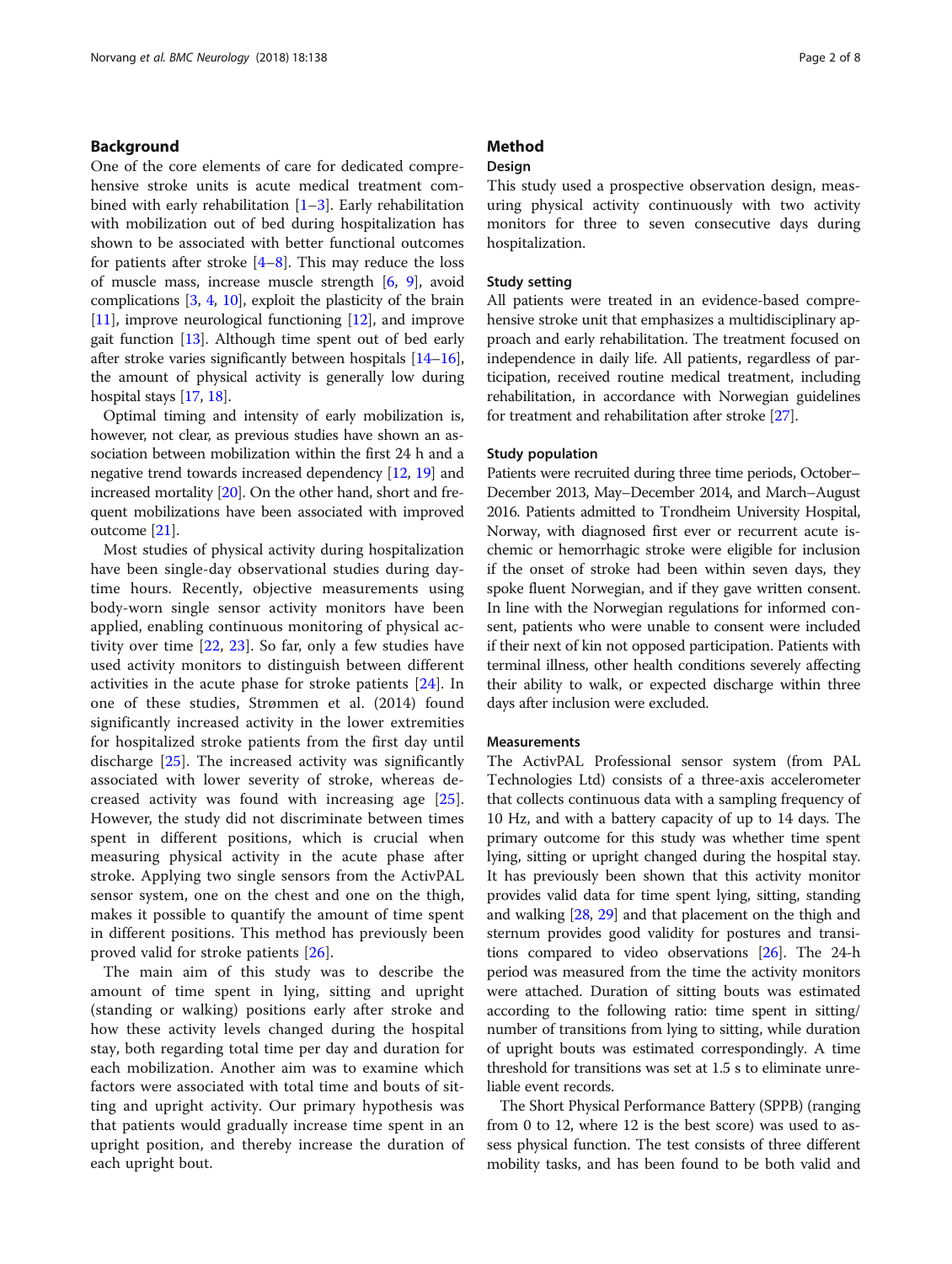reliable for assessing physical function amongst elderly people [\[30\]](#page-7-0). Gait speed was calculated based on the walking task of the SPPB. An experienced nurse or physiotherapist performed the test.

Global function was defined using the Modified Rankin Scale (mRS) (ranging from 0 to 6, where 0 is normal function and 6 denotes death) [\[31\]](#page-7-0) at admission and after the first day in hospital. The mRS measures independence in activities of daily living.

The National Institutes of Health Stroke Scale (NIHSS) was used to measure severity of the stroke. The scale is widely used and has proved both valid and reliable [[32](#page-7-0)].

Both mRS and NIHSS were scored by an experienced clinician within the first day after the patient's admission and recorded together with age, gender, number of days from first symptom to admission date, and number of days at the hospital, which were collected from the medical record.

## Procedure

All patients accepting participation had two ActivPAL activity monitors attached, one at the sternum and one at the unaffected thigh, to distinguish between lying, sitting and upright position. If neither of the lower extremities were affected by the stroke, the activity monitor was attached to the right thigh. Patients were instructed to follow the standard rehabilitation routines without paying attention to the equipment. Both activity monitors were removed 14 days post stroke unless the patient had been discharged earlier. Data from the activity monitors were transferred via a USB docking station, and processed in Matlab R2015 B. The valid body and leg data had an individual start and stop time defined and used to measure a count for a full 24-h day, and the activity was coded in reference to the body position. To distinguish the different positions, data from the two sensors were synchronized and recoded according to body position (lying, sitting, and upright).

State durations were calculated by accumulating time intervals for lying, sitting, and upright and state transitions between these positions per 24-h measurement. Time upright was calculated by merging time standing and time walking. A validation procedure was performed to control for possible time drifting of the sensors.

## Statistical analysis

Demographic data were reported as mean values and standard deviation (SD) for all patients, and for three subgroups categorized by time from onset of symptoms to inclusion. Baseline characteristics were compared for those included within the first two days after stroke, those included 3 to 4 days after stroke and those included 5 to 7 days after stroke. This was done using a one-way ANOVA or Kruskal-Wallis test, depending on normality of residuals, which was judged by visual inspection of Q-Q plots. To assess changes in activity levels, we used linear mixed models (LMM) with time sitting, time upright, duration of sitting bouts and duration of upright bouts, respectively, as dependent variables, patients as random factor, and days since stroke as covariate. Next, we included the following covariates, one at a time: NIHSS, age, gender, mRS pre-stroke, mRS one day post stroke, and SPPB. Because the time spent lying, sitting and upright totaled 24 h, only time spent sitting and upright were used in the mixed model analysis. Two-sided  $p$ -values less than 0.05 were considered statistically significant, and 95% confidence intervals (CI) are reported where relevant. Statistical analyses were done in SPSS 23.

## Results

The flow of patients is shown in Fig. 1. Of the 105 patients who met the inclusion criteria, 47 were excluded, mainly because of early discharge.

Fifty-eight patients (31 female) were included in the analysis. Patient characteristics are presented in Table [1](#page-3-0). Mean (SD) time from onset of symptoms to inclusion was 2.6 (1.7) days, and patients wore the activity monitors for 5.8  $(1.5)$  days. The NIHSS score was 6.2  $(5.0)$ points. Those included 4–7 days after symptom onset showed significantly lower scores on NIHSS as compared to those included within the first 24 h ( $p = 0.002$ ).

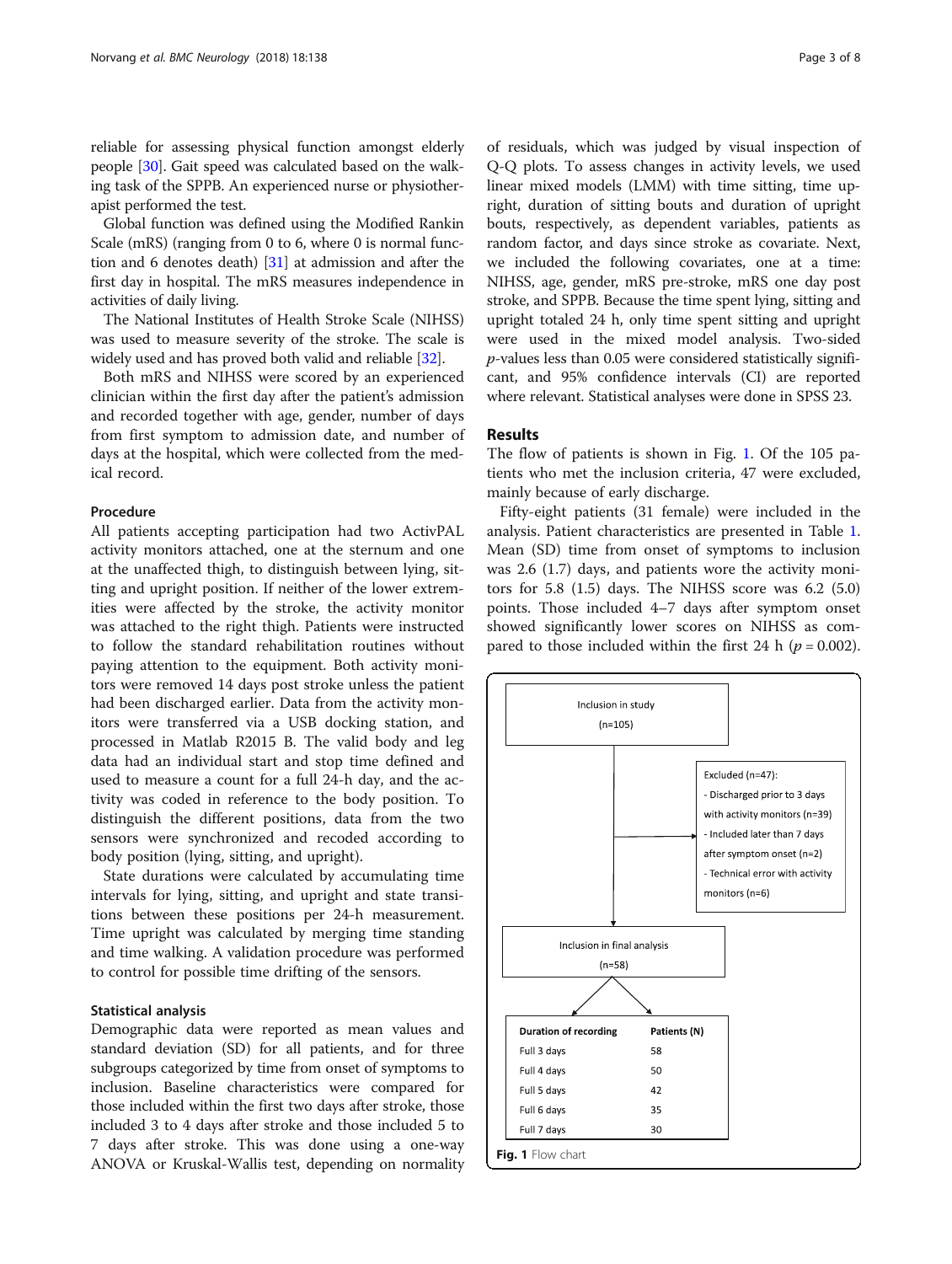|                               | Included 0-2 days from<br>symptoms $(n = 19)$ | Included 3-4 days from<br>symptoms $(n = 24)$ | Included 5-7 days from<br>symptoms $(n = 15)$ | Total ( $n = 58$ ) |
|-------------------------------|-----------------------------------------------|-----------------------------------------------|-----------------------------------------------|--------------------|
| Female gender, n (%)          | 11(57.9)                                      | 11(45.8)                                      | 9(60.0)                                       | 31(53.5)           |
| Age (years)                   | 72.9 (10.0)                                   | 76.6 (13.1)                                   | 75.3 (12.1)                                   | 75.1 (12.0)        |
| Monitoring days               | 5.8(1.6)                                      | 5.8(1.6)                                      | 6.0(1.3)                                      | 5.8(1.5)           |
| Days hospitalized             | 10.6(4.6)                                     | 10.0(4.6)                                     | 12.6(5.5)                                     | 12.1(7.6)          |
| Days from stroke to inclusion | 0.9(0.3)                                      | 2.4(0.5)                                      | 5.0(1.3)                                      | 2.6(1.7)           |
| NIHSS when admitted           | 8.4(4.4)                                      | 8.4(4.4)                                      | 4.6(6.8)                                      | 6.2(5.0)           |
| Median (IQR)                  | $7.0$ (6.0-13.0)                              | $4.0$ $(3.0 - 7.0)$                           | $3.0(2.0-5.0)$                                | $5.0(3.0-8.0)$     |
| Stroke severity groups, n (%) |                                               |                                               |                                               |                    |
| Mild (NIHSS $<$ 8)            | 13 (68.4)                                     | 19 (79.2)                                     | 14 (93.3)                                     | 46 (79.1)          |
| Moderate (NIHSS 8-16)         | 6(31.6)                                       | 5(20.8)                                       | 0(0.0)                                        | 11(19.0)           |
| Severe (NIHSS $> 16$ )        | 0(0.0)                                        | 0(0.0)                                        | 1(6.7)                                        | 1(1.7)             |
| mRS prior to stroke           | 1.6(1.1)                                      | 1.6(1.1)                                      | 1.2(0.9)                                      | 1.7(1.2)           |
| Median (IQR)                  | $1.0(1.0-2.0)$                                | $2.0(2.0-3.0)$                                | $1.0(1.0-2.0)$                                | $2.0(1.0-2.3)$     |
| mRS when admitted             | 4.1(0.5)                                      | 4.1(0.5)                                      | 4.1(0.7)                                      | 4.1(0.7)           |
| Median (IQR)                  | $4.0(4.0-4.0)$                                | $4.0(4.0-5.0)$                                | $4.0(4.0-4.0)$                                | $4.0(4.0-4.3)$     |
| Gait speed (m/s)              | 1.7(1.6)                                      | 1.5(0.9)                                      | 1.2(1.2)                                      | 1.5(1.2)           |
| SPPB                          | 5.1(3.8)                                      | 5.1(3.8)                                      | 3.9(3.5)                                      | 4.4(3.5)           |
| Median (IQR)                  | $5.0(1.0 - 7.0)$                              | $3.5(2.0 - 7.0)$                              | $4.0(0.0 - 7.0)$                              | $4.0(1.0 - 7.0)$   |

<span id="page-3-0"></span>**Table 1** Demographic data for included patients ( $N = 58$ )

Mean (SD) unless otherwise stated

NIHSS National Institute of Health Stroke Scale, mRS modified Rankin Scale, SPPB Short Physical Performance Battery

No other significant differences were found for the baseline variables.

Figure 2 illustrates the combinations of activities for each day, showing an increase in time spent out of bed during the hospital stay. Time spent upright remained low throughout the observation period.

Results from the LMM analysis (Table [2](#page-4-0)) show a daily increase in time spent sitting of 22.10 min ( $p < 0.001$ ) and 3.75 min upright ( $p < 0.001$ ). Adjusted for time, we found that decreasing time spent upright was associated with increasing dependency, measured by mRS the first day after stroke ( $p = 0.002$ ). An association was also found between time spent upright and physical function showing an increase of 6.97 min upright for every point increase on SPPB ( $p = 0.007$ ). Neither severity of stroke nor age significantly influenced changes in overall physical activity.

Although not significant, LMM analysis indicated a daily increased duration of 4.32 min for each sitting bout  $(p = 0.051)$ . Adjusted for time, this increase in time was associated with both a higher NIHSS score  $(p = 0.018)$ and increasing age ( $p = 0.028$ ).

## **Discussion**

In this study, we found that stroke patients increased their time spent sitting and upright during the initial hospital stay, with a corresponding decrease in time spent in a lying position. The duration of sitting bouts also increased over time, while the duration of upright bouts remained constant. Furthermore, overall increased time spent upright was associated with increasing independency (mRS) and improved physical function (SPPB), while prolonged sitting bouts were associated with higher age and more severe stroke.

Despite a statistically significant increase in time spent upright during the hospital stay, we may ask whether an estimated 3.75 min's more upright activity per day was a clinically significant change. This means that time spent

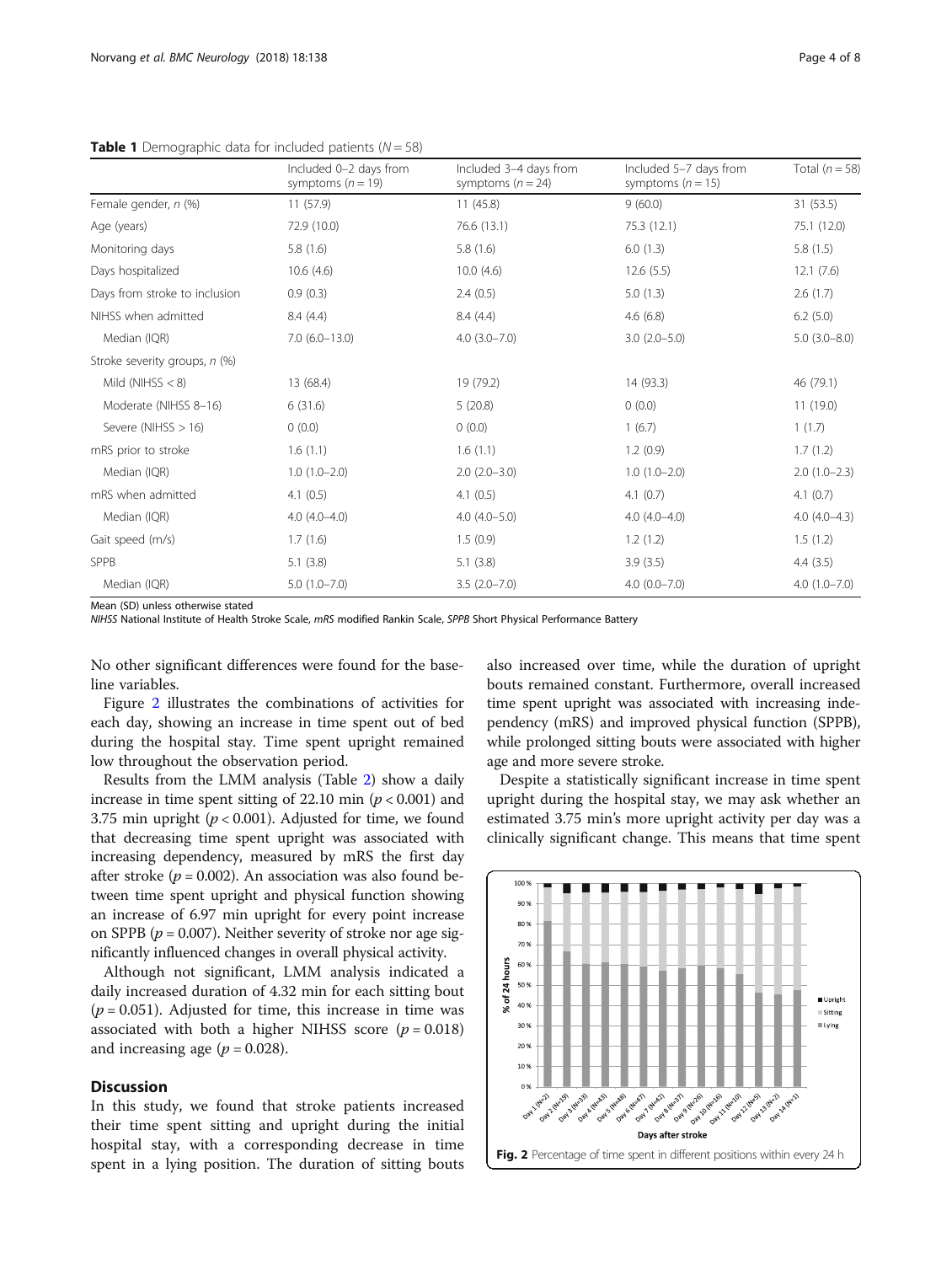|                                              | Time sitting (minutes) |                 |         |                    | lime upright (minutes) |         |                    | Duration of bouts in sitting (minutes) |         |             | Duration of bouts in upright (minutes) |         |
|----------------------------------------------|------------------------|-----------------|---------|--------------------|------------------------|---------|--------------------|----------------------------------------|---------|-------------|----------------------------------------|---------|
| <b>Covariate</b>                             | Coefficient 95% CI     |                 | p-value | Coefficient 95% CI |                        | p-value | Coefficient 95% CI |                                        | p-value | Coefficient | 95% CI                                 | p-value |
| Time stroke to inclusion (days) <sup>a</sup> | 22.10                  | 14.96, 29.24    | < 0.001 | 3.75               | 1.70, 5.80             | (0.001) | 4.32               | $-0.25, 8.66$                          | 0.051   | 0.14        | $-0.08, 0.36$                          | 0.212   |
| SSHIN                                        | 0.19                   | $-10.53, 10.91$ | 0.972   | $-2.34$            | $-5.97, 1.28$          | 0.201   | 4.50               | 0.80, 8.19                             | 0.018   | $-0.08$     | $-0.35, 0.19$                          | 0.547   |
| Age (years) <sup>b</sup>                     | 3.09                   | $-1.26, 7.44$   | 0.160   | $-0.47$            | $-1.99, 1.04$          | 0.534   | 1.72               | 0.20, 3.26                             | 0.028   | $-0.08$     | $-0.19, 0.03$                          | 0.133   |
| Female gender <sup>p</sup>                   | $-35.23$               | $-141.08,70.60$ | 0.508   | $-12.55$           | -48.93, 23.83          | 0.492   | 21.10              | $-16.95, 59.14$                        | 0.271   | $-0.90$     | $-3.52, 1.71$                          | 0.493   |
| mRS_pre strole <sup>b</sup>                  | $-2.48$                | $-47.02, 42.06$ | 0.912   | 1.72               | $-13.60, 17.03$        | 0.823   | 9.52               | $-6.39, 25.43$                         | 0.236   | 0.09        | $-1.00, 1.19$                          | 0.867   |
| mRS_post stroke <sup>b</sup>                 | $-66.98$               | $-140.22, 6.27$ | 0.072   | $-38.09$           | $-61.88, -14.29$       | 0.002   | 6.83               | 20.29, 33.96                           | 0.616   | $-0.73$     | $-2.57, 1.11$                          | 0.432   |
| SPPB                                         | 12.21                  | $-2.92, 27.33$  | 0.111   | 6.97               | 1.99, 11.95            | 0.007   | $-3.23$            | $-8.78, 2.33$                          | 0.250   | 0.18        | $-0.20, 0.55$                          | 0.358   |
| Adjusted for days since stroke<br>Unadjusted |                        |                 |         |                    |                        |         |                    |                                        |         |             |                                        |         |

| $\frac{1}{6}$<br>l                                                                                                                                                                                                                            |  |
|-----------------------------------------------------------------------------------------------------------------------------------------------------------------------------------------------------------------------------------------------|--|
| it what depend to all available this will avail and bound to a the contract of the second to all available to contract the contract of the contract of the contract of the contract of the contract of the contract of the con<br>)<br>)<br>) |  |
| )<br>}<br>}                                                                                                                                                                                                                                   |  |
| ļ                                                                                                                                                                                                                                             |  |
|                                                                                                                                                                                                                                               |  |
| ł                                                                                                                                                                                                                                             |  |
| )<br>)<br>リフリーリ                                                                                                                                                                                                                               |  |
| j                                                                                                                                                                                                                                             |  |
|                                                                                                                                                                                                                                               |  |
| うりこコ 目っ                                                                                                                                                                                                                                       |  |
|                                                                                                                                                                                                                                               |  |
| ı                                                                                                                                                                                                                                             |  |

<span id="page-4-0"></span>Norvang et al. BMC Neurology (2018) 18:138 Page 5 of 8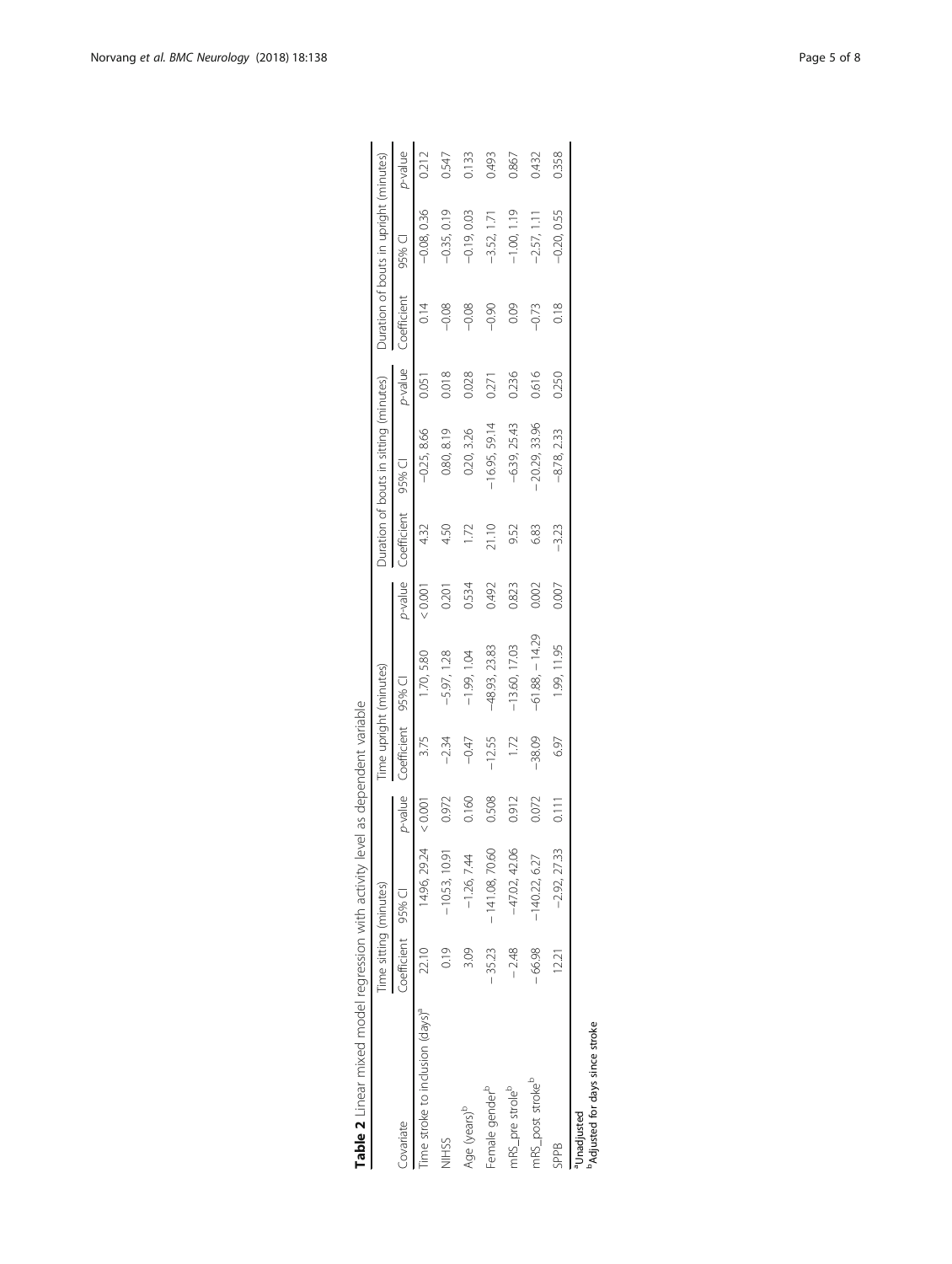upright will increase by almost 40 min during a 10-day hospital stay. A previous study has shown that every 5-min increase in time spent in bed was associated with a 4% deterioration on the mRS score three months later [[6\]](#page-6-0). Hence, the daily increase in time spent upright could potentially have a great impact on functional recovery over time.

On the other hand, we found no association between stroke severity and time spent out of bed. This finding might be explained by the fact that activity measures during hospitalization also mirror the mobilization routines in the wards [[33](#page-7-0)], showing that patients are mobilized out of bed as soon as they are medically approved, independent of the patients' ability to mobilize themselves.

The duration of each sitting bout also increased by more than 4 min per day during the hospital stay. More surprisingly, the increased duration of sitting bouts was associated with higher age and more severe stroke, while no associations were found for bouts in upright activity. These findings might be explained by the ability of less affected and younger patients to change position more often by themselves. This is interesting because it adds further knowledge to the ongoing debate regarding the intensity of early mobilization. Also, clinicians should be aware that patients with the most severe strokes who are not able to move independently are at increased risk of sedentary behavior, which might be harmful, thereby increasing the risk of poor outcome [[6](#page-6-0)].

Our results show that stroke patients on average spend a significant proportion of each 24 h in a lying position (Fig. [2](#page-3-0)). Considering the 24-h monitoring, patients would normally spend at least 30% of the time sleeping. Still, patients spent almost 30% of the remaining time in bed. This corresponds with the high amount of time spent lying previously reported early after stroke [\[14,](#page-7-0) [17,](#page-7-0) [25\]](#page-7-0). One factor that could influence the low overall activity amongst our participants is the exclusion of those expected to be discharged within three days after inclusion, as these patients are likely to be more active. However, as we aimed to study change in physical activity over time, patients with short monitoring time had to be excluded.

The major strength of the present study was the prospective study design with continuous monitoring of activity, from two activity monitors, over 24 h for several days during the hospital stay. This allowed us to discriminate between lying, sitting and upright positions, which is of major importance in the acute phase after stroke. The use of such a protocol has been validated in the stroke population earlier, showing a high accuracy compared to video observation [\[26](#page-7-0)]. In contrast to observation of activity by, for example, behavioral mapping during daytime hours, usually for 9–10 h [\[7](#page-6-0), [14](#page-7-0), [17](#page-7-0)], continuous monitoring will account for out-of-bed time during 24 h. It is also a strength that all included

patients received evidence-based treatment in a comprehensive stroke unit combining acute medical treatment and early rehabilitation. Therefore, we know that our patients were mobilized according to recommendations in the national and international guidelines [\[27](#page-7-0), [34\]](#page-7-0), increasing the validity of the study.

A limitation of this study was the wide window for inclusion, ranging from one to seven days post stroke. This criterion was chosen for practical reasons, as recruitment was delayed during weekends and because the diagnosis was delayed in some patients (if the MR images were inconclusive or if patients were not admitted to hospital immediately after the first stroke symptoms). Nevertheless, apart from a significant difference in NIHSS between early and late admission to hospital, indicating that patients with the most severe symptoms are admitted to hospital earlier, we found no significant differences in the demographic data at baseline. However, the variation in time from onset of stroke to inclusion is accounted for in the LMM analysis. Our prolonged recruitment period (2013–2016), with three different time periods may also have influenced our results. The same routines were, however, applied for all stroke patients in the acute stroke treatment in the time periods. Therefore, all included patients, regardless of when they were recruited, should have received treatment focused on early rehabilitation. Another limitation is the lack of possibility to draw a causal relationship between the clinical parameters and the activity categories. Our secondary analysis indicate that the clinical parameters were influencing the activity levels. However, it is also possible to reverse this relationship, and to argue that the activity levels might influence the clinical parameters. Hence, it is important to have this possible bilateral relationship in mind when interpreting the results. Finally, the accelerometers used in this project do not discriminate between active and passive mobilization, and based on our inclusion criteria, mobilization may have been conducted with or without support from another person. This could influence both length and frequency of mobilization, as an active mobilization is naturally more tiring for the patient. However, in a comprehensive stroke unit, hospital staff are trained to activate stroke patients as soon as medically accepted, to encourage active rehabilitation. This means that even though some patients receive more support than others, all patients should be challenged according to their functional level.

## Clinical implications

Our study supports previous findings showing that stroke patients spend most of their time in a lying or sitting position [\[7](#page-6-0), [17](#page-7-0), [25,](#page-7-0) [28\]](#page-7-0), during hospitalization. The association between increased time spent upright and improved function indicates a need to pay specific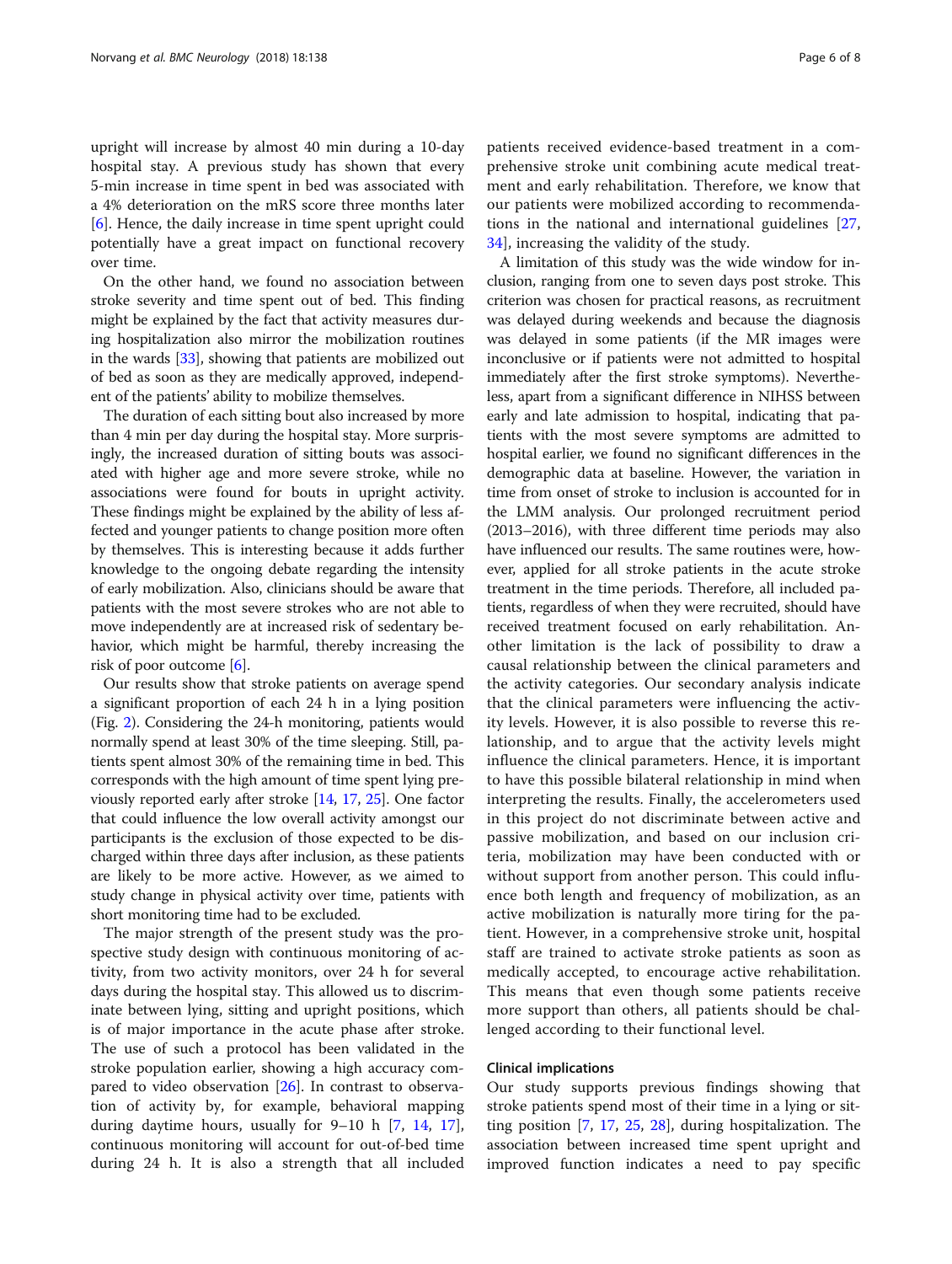<span id="page-6-0"></span>attention to patients who depend on support to be able to transfer to an upright position to ensure frequent and short periods in upright activity throughout their hospital stay as recommended [\[21\]](#page-7-0). As older and more severely affected stroke patients may not be able to change position as often as independent patients, hospital staff also should pay extra attention to these patients when mobilizing them to a sitting position, to reduce sedentary time and avoid complications.

## Conclusion

This study showed that time spent in sitting and upright positions increased throughout the hospital stay in patients admitted to hospital following a stroke. We found that these changes were associated with improved physical function and a higher degree of independence. There was also an increased duration of bouts spent sitting during hospitalization, with longer bouts associated with increasing age and more severe strokes. Future research should focus on defining the optimal dose of activity in the acute phase in order to improve function in the long term after stroke.

#### Abbreviations

CI: Confidence Interval; IQR: Inter Quartile Range; LMM: Linear Mixed Model; MRS: Modified Rankin Scale; NIHSS: National Institute of Health Stroke Scale; SD: Standard Deviation; SPPB: Short Physical Performance Battery

#### Acknowledgements

We would like to thank the Department of Stroke for collaboration throughout the project. We would also thank the ongoing Norwegian Cognitive impairment after stroke (Nor-COAST) study for helpful collaboration in recruiting patients. Finally, we would like to thank patients and their families who agreed to participate in our study.

#### Funding

OPN was funded during the data collection by the Liaison Committee between the Central Norway Regional Health Authority and the University Colleges.

#### Availability of data and materials

Due to Norwegian regulations and conditions for informed consent, the dataset is not publicly available.

#### Authors' contributions

AH and TA planned the study. AH and OPN recruited, and AH and OPN tested patients. BI was medically responsible for the included patients. OPN, KT, and XT planned and processed data. OPN, SL, and TA performed the statistics by analyzing the data. OPN and TA interpreted the results. The manuscript was written by OPN and TA. All authors critically reviewed and approved the manuscript before it was submitted.

#### Authors' information

OPN (MSc) works as a physiotherapist at Clinical Services, Trondheim University Hospital and as a PhD student at the Norwegian University of Science and Technology (NTNU) in the Geriatric, Movement and Stroke (GeMS) group, Department of Neuromedicine and Movement Science, Faculty of Medicine and health science. AH (PhD) works as a medical doctor at The Norwegian Heart and Lung Patient Organization (LHL), Trondheim, Norway and as a researcher at Department of Neuromedicine and Movement Science, Faculty of Medicine and health science, NTNU. KT is a postdoctoral fellow with GeMS, Department of Neuromedicine and Movement Science, Faculty of Medicine and health science. XT works as a senior engineer with GeMS, Department of Neuromedicine and Movement

Science, Faculty of Medicine and health science. SL is a professor in medical statistics at Regional Centre for Child and Youth Mental Health and Child Welfare, Department of Mental Health, Faculty of Medicine and health science, NTNU. BI is head of the Stroke Unit at St. Olavs University Hospital and Adjunct Professor at the Department of Neuromedicine and Movement Science, Faculty of Medicine and health science, NTNU. TA is a professor at the Department of Neuromedicine and Movement Science, Faculty of Medicine and health science, NTNU.

#### Ethics approval and consent to participate

The study was approved by the Central Regional Committee for Medical and Health Research Ethics (REK no. 2013/1357) and approved by a member of the local stroke patient organization (Landsforeningen for slagrammede). Informed consent was obtained from those able to agree. For those not being able to provide informed consent, their next of kin was contacted and asked if they opposed participation. The decision of whether or not a participant was able to provide informed consent was made by the senior physician. This procedure is in keeping with Norwegian consent procedures for patients unable to consent, and was approved by the Ethics Committee.

#### Consent for publication

Not applicable.

#### Competing interests

The authors declare that they have no competing interests.

#### Publisher's Note

Springer Nature remains neutral with regard to jurisdictional claims in published maps and institutional affiliations.

#### Author details

<sup>1</sup>Department of Neuromedicine and Movement Science, Faculty of Medicine and health science, NTNU - Norwegian University of Science and Technology, Trondheim, Norway. <sup>2</sup>Clinical Services, Department of Physiotherapy, St Olavs Hospital, Trondheim University Hospital, NO-7006 Trondheim, Norway. <sup>3</sup>Clinic of Medicine, Department of Stroke, St. Olavs Hospital, Trondheim University Hospital, Trondheim, Norway. <sup>4</sup>Regional Centre for Child and Youth Mental Health and Child Care, Department of Mental Health, Faculty of Medicine, NTNU - Norwegian University of Science and Technology, Trondheim, Norway.

#### Received: 5 March 2018 Accepted: 20 August 2018 Published online: 04 September 2018

#### References

- 1. Langhorne P, Pollock A. What are the components of effective stroke unit care? Age Ageing. 2002;31:365–71.
- 2. Organised inpatient (stroke unit) care for stroke. The Cochrane database of systematic reviews. 2013:Cd000197. doi: [https://doi.org/10.1002/14651858.](https://doi.org/10.1002/14651858.CD000197.pub3) [CD000197.pub3.](https://doi.org/10.1002/14651858.CD000197.pub3)
- 3. Indredavik B, Bakke F, Slørdahl S, Rokseth R, Håheim L. Treatment in a combined acute and rehabilitation stroke unit which aspects are most important? Stroke. 1999;30:917–23.
- 4. Ingeman A, Andersen G, Hundborg HH, Svendsen ML, Johnsen SP. Processes of care and medical complications in patients with stroke. Stroke. 2011;42:167–72. <https://doi.org/10.1161/STROKEAHA.110.599738>.
- 5. Chippala P, Sharma R. Effect of very early mobilisation on functional status in patients with acute stroke: a single-blind, randomized controlled trail. Clin Rehabil. 2016;30:669–75. <https://doi.org/10.1177/0269215515596054>.
- 6. Askim T, Bernhardt J, Salvesen O, Indredavik B. Physical activity early after stroke and its association to functional outcome 3 months later. J Stroke Cerebrovasc Dis. 2014;23:e305–12. [https://doi.org/10.1016/j.](https://doi.org/10.1016/j.jstrokecerebrovasdis.2013.12.011) [jstrokecerebrovasdis.2013.12.011](https://doi.org/10.1016/j.jstrokecerebrovasdis.2013.12.011).
- 7. Hokstad A, Indredavik B, Bernhardt J, Langhammer B, Gunnes M, Lundemo C, et al. Upright activity within the first week after stroke is associated with better functional outcome and health-related quality of life: a Norwegian multi-site study. J Rehabil Med. 2016;48:280–6. [https://doi.org/10.2340/](https://doi.org/10.2340/16501977-2051) [16501977-2051.](https://doi.org/10.2340/16501977-2051)
- 8. Yagi M, Yasunaga H, Matsui H, Morita K, Fushimi K, Fujimoto M, et al. Impact of rehabilitation on outcomes in patients with ischemic stroke: a